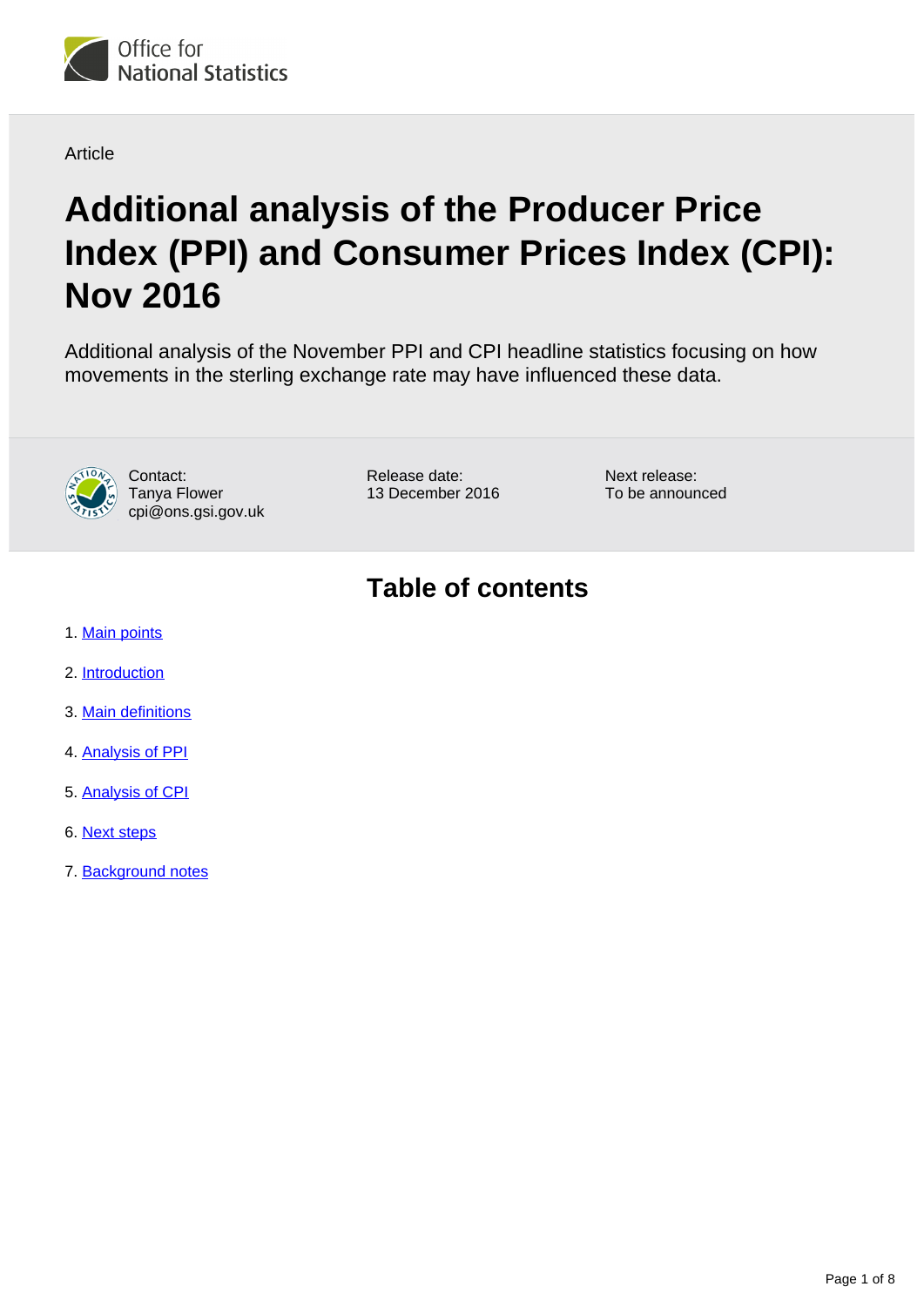### <span id="page-1-0"></span>**1 . Main points**

Recent movements in the sterling exchange rate have fed through into the headline input and output Producer Price Index (PPI), and to a lesser extent components of the Consumer Prices Index (CPI) with high import intensity, such as fuels and lubricants.

Imported materials contributed 7.8 percentage points to the 12.9% increase in input PPI in the year to November 2016.

The effect of increases in the global price of Brent crude oil (priced in dollars) has been amplified by the recent depreciation of sterling.

### <span id="page-1-1"></span>**2 . Introduction**

This article provides some additional analysis of the November [Producer Price Index](https://www.ons.gov.uk/economy/inflationandpriceindices/bulletins/producerpriceinflation/nov2016) (PPI) and Consumer Prices [Index](https://www.ons.gov.uk/economy/inflationandpriceindices/bulletins/consumerpriceinflation/nov2016) (CPI). It has a particular focus on how previous and current movements in the sterling exchange rate may have influenced these data. This is an update of the [additional analysis article published in November](https://www.ons.gov.uk/economy/inflationandpriceindices/articles/additionalanalysisoftheproducerpriceindexppiandconsumerpriceindexcpi/oct2016) which included an outline of how changes in the exchange rate could feed through to prices data.

Datasets are available with this release which contain longer time series of PPI and CPI contributions to growth by sector and import intensive products respectively. The datasets also contain further information on which goods and services within the CPI basket are grouped into which category of import intensity. "Import intensity" refers to the percentage of final household consumption which is directly due to imports  $^1$ .

#### **Notes for Introduction section:**

1. "Import intensity" refers to the percentage of final household consumption which is directly due to imports. This does not include the effect of goods which are imported and then used as inputs for goods produced domestically. As imports data is provided on a Classification of Products by Activity (CPA) basis which is not directly comparable to the COICOP classification, these estimates should be regarded as indicative.

### <span id="page-1-2"></span>**3 . Main definitions**

Producer Price Index (PPI): measures change in the prices of goods bought and sold by UK manufacturers. The PPI index is divided into an input price index and an output price index. The input price indices measure change in the prices of materials and fuels bought by UK manufacturers for processing. These are not limited to just those materials used in the final product, but also include those required by the company in its normal day-to-day running. The output price indices measure change in the prices of goods produced by UK manufacturers (these are often called "factory gate prices").

Further details on [definitions and methodology for producing PPI](https://www.ons.gov.uk/economy/inflationandpriceindices/bulletins/producerpriceinflation/nov2016) are contained in the statistical release.

Consumer Prices Index (CPI): measures change in the prices of goods and services bought by households. A way to understand this is to think of a large shopping basket containing all the goods and services bought by households. Movements in price indices represent the changing cost of this basket. Further details on [definitions](https://www.ons.gov.uk/economy/inflationandpriceindices/bulletins/consumerpriceinflation/nov2016)  [and methodology for producing CPI](https://www.ons.gov.uk/economy/inflationandpriceindices/bulletins/consumerpriceinflation/nov2016) are contained in the statistical release.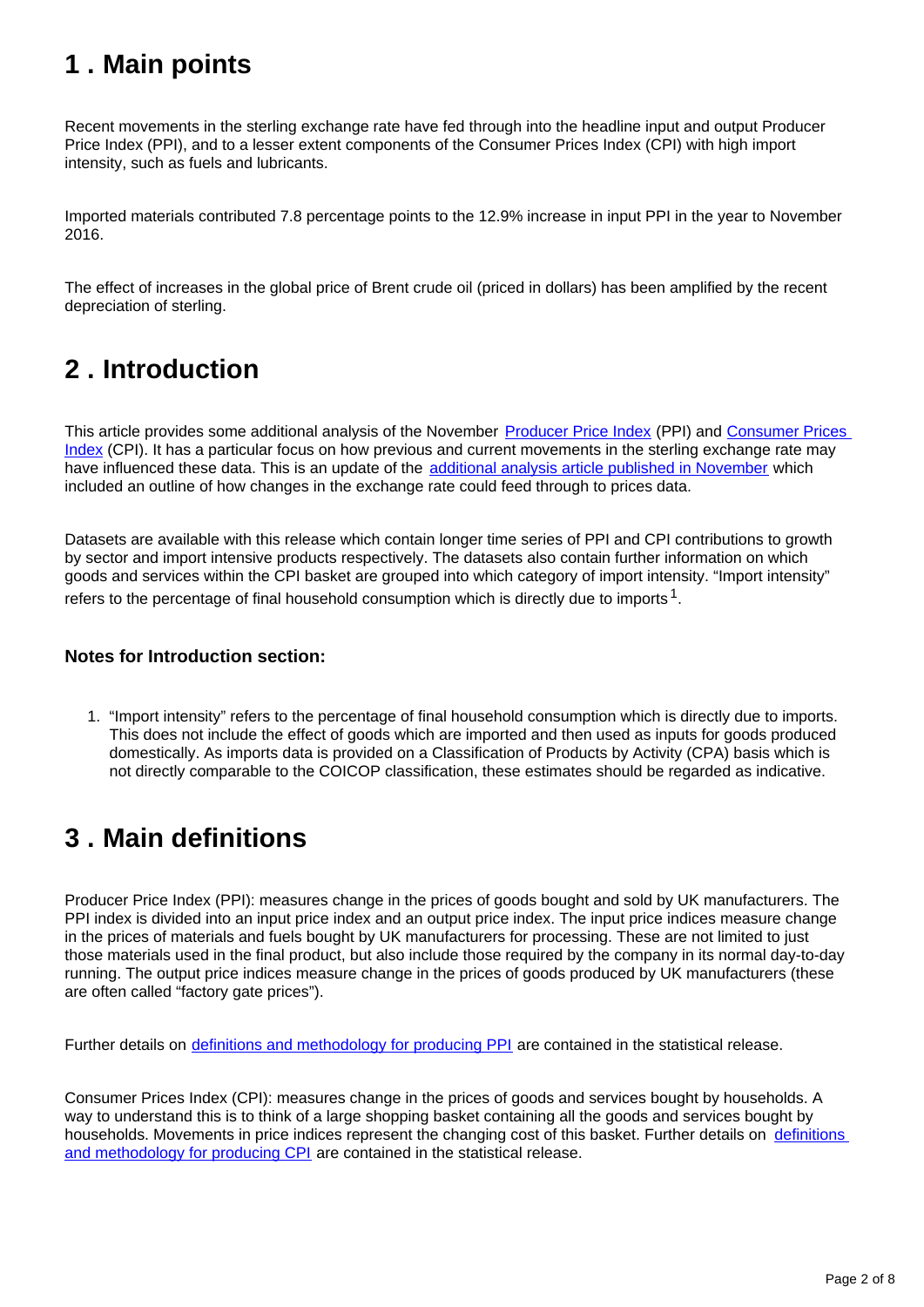Sterling effective exchange rate index (ERI): measures the relative strength of a currency relative to a basket of other currencies.

## <span id="page-2-0"></span>**4 . Analysis of PPI**

This analysis is also covered in the Economic context section of the [PPI bulletin.](https://www.ons.gov.uk/economy/inflationandpriceindices/bulletins/producerpriceinflation/nov2016)

Input producer prices increased by 12.9% in the year to November 2016, compared to a 12.4% increase in the year to October 2016, the fifth consecutive month of positive input price inflation. The increase in producer price inflation over the past several months can be partly attributed to the changes in the sterling exchange rate. In trade-weighted terms, sterling depreciated by 17.9% in the 12 months to November 2016. All else equal, a depreciation of sterling increases the sterling price of UK imports if denoted in a foreign currency, with a corresponding impact on the prices paid by producers for imported inputs. If these producers raise their own prices in response, then movements in the exchange rate can indirectly influence output producer prices.

#### **Figure 1: Contributions to the 12-month rate of input producer price inflation and overall input PPI rate**





#### **Source: Office for National Statistics**

#### **Notes:**

1. Contributions to Input PPI may not sum up due to weighting.

Figure 1 shows that imported goods and crude oil are continuing to drive contributions to growth in input producer prices in the year to November 2016. The largest single contributor was crude oil, which contributed 2.9 percentage points to the growth in input producer prices, while imported goods and metals contributed 7.8 percentage points to the overall growth of 12.9%. These changes can be related to a changing oil price and recent sterling depreciation.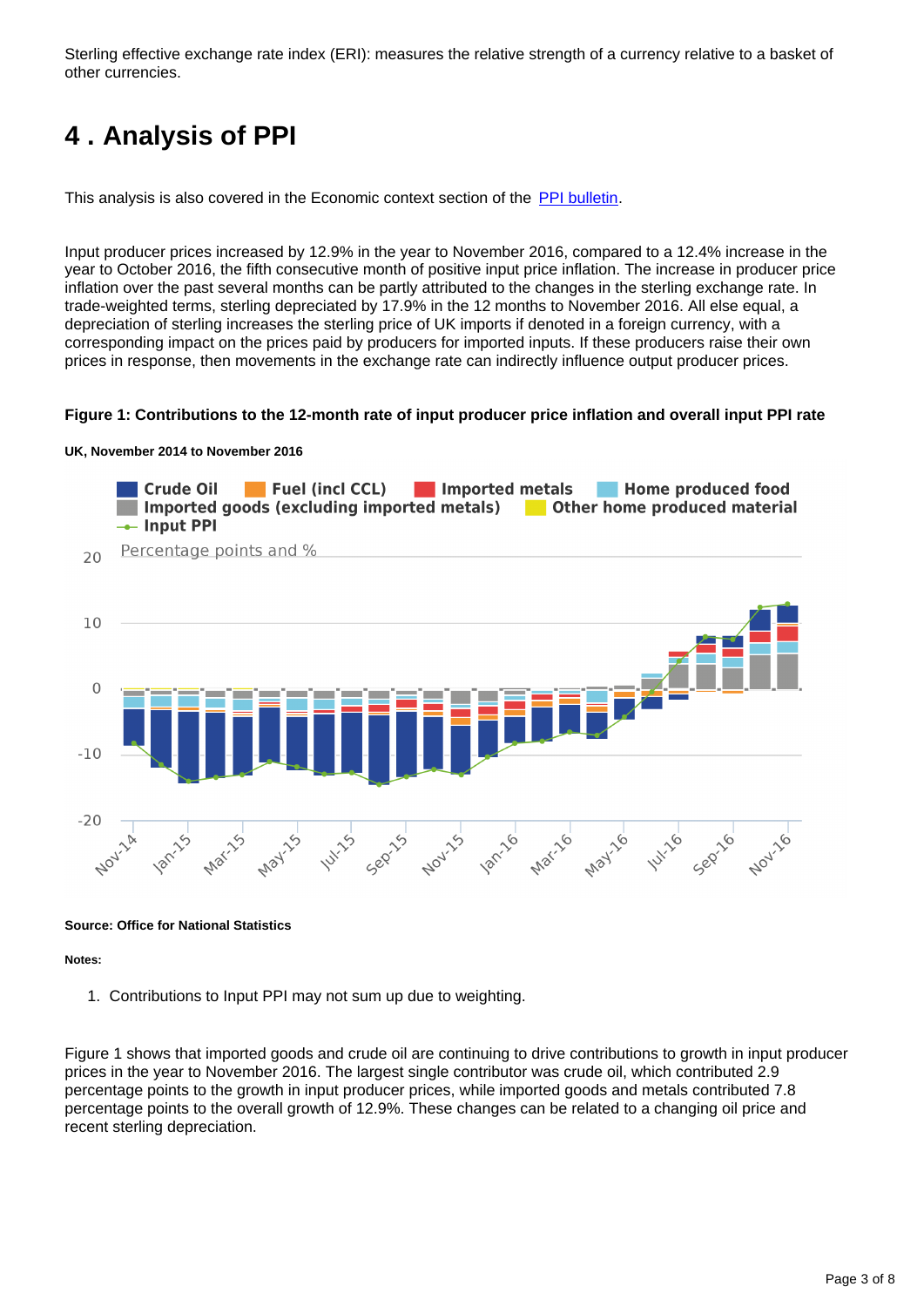Figure 2 looks at how both of these effects relate to the PPI input component crude oil, alongside the refined petroleum products component of PPI output and the fuels and lubricants component of CPI. As most commodities traded on world markets (including crude oil) are priced in US dollars, the fall in the dollar to sterling exchange rate would likely lead to an upward pressure on import prices on a sterling basis.

#### **Figure 2: Left hand side: Brent crude oil (in pounds and US dollars) and crude oil (input PPI). Right hand side: Refined petroleum products (output PPI) and Fuels and lubricants (CPI)**



#### **UK, January 2015 to November 2016**

The left-hand panel of Figure 2 shows the relationship between the global price of Brent crude oil (in sterling and US dollars) and the price of the PPI input component crude oil. While crude oil in US dollars and sterling closely tracked each other between January and December 2015, the 2 indicators started to deviate at the beginning of 2016. This gap widened further as a result of the depreciation of sterling towards the end of June 2016, following the UK's referendum on its membership of the European Union.

Figure 3 looks at these recent trends in more detail. It shows the annual 12-month growth rate of crude oil price in US dollars (blue bars) alongside the price of the PPI input component crude oil (red line). From August 2016, deflation in the US dollar oil price has moderated and growth has turned positive from October. This underlying increase in price has put upward pressure on the PPI input component crude oil, which tracks the dollar oil price closely up until mid-2016. The depreciation of sterling towards the end of June 2016 put further upwards pressure on the crude oil input component. The orange bars in Figure 3 show the annual 12-month change in the sterling to dollar exchange rate. The fall in the most recent 12-month growth rate of crude oil PPI may be due to a combination of a fall in the underlying dollar oil price and a slight strengthening of sterling against the dollar in November.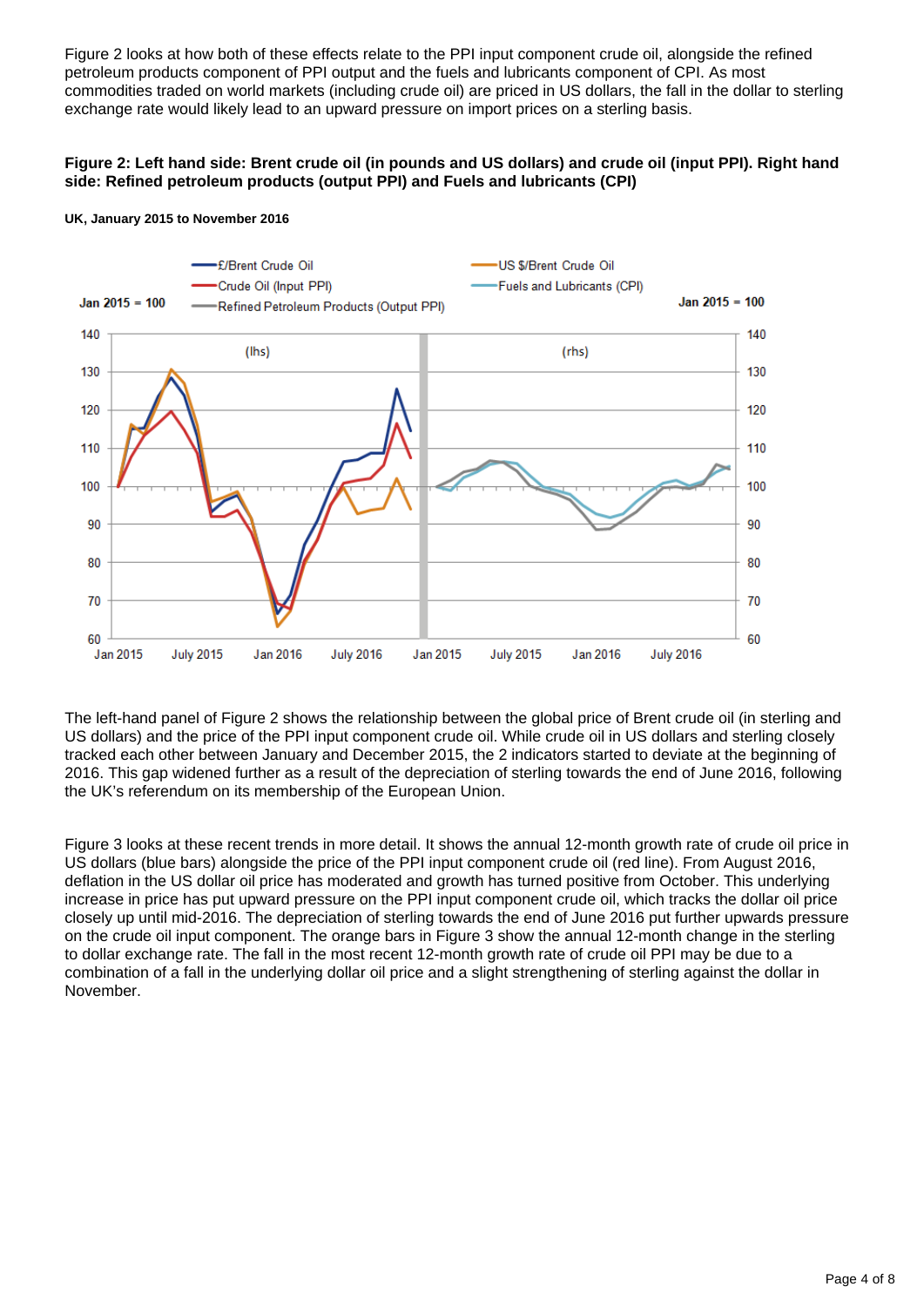#### **Figure 3: 12-month growth in Brent crude oil in US dollars, sterling to dollar exchange rate and crude oil (input PPI)**



#### **UK, January 2015 to November 2016**

#### **Source: Financial Times, Bank of England, Office for National Statistics**

#### **Notes:**

- 1. For the £/\$ exchange rate series, bars which are above the x-axis represent a depreciation of the value of the sterling compared with the dollar over that past 12 months.
- 2. Input PPI (crude oil) is an aggregate measure of imported and domestically sourced crude oil, and therefore may be affected by other factors as well as the exchange rate.

The additional cost to manufacturers following the increase in crude oil prices in sterling terms is likely to particularly affect the output component of PPI for "refined petroleum products". In the year to November 2016, refined petroleum products contributed 0.6 percentage points to the 2.3% increase in output PPI. The right-hand panel of Figure 2 shows the relationship between the growth in the price of refined petroleum products (output PPI) and fuels and lubricants (a component of CPI) since January 2015.

In November 2016, the fuels and lubricants component of CPI continued to rise, with the 12-month growth rate increasing to 7.4% up from 4.7% in the 12 months to October. This is despite a fall in both the crude oil component of input PPI and the refined petroleum product component of output PPI. This may be due to time lags between producers of refined petroleum products increasing their prices and retailers increasing their prices at petrol stations. Figure 2 appears to show this slight lag between the 2 series. Both indices have generally moved together over this time period and the relationship may continue over the coming months.

## <span id="page-4-0"></span>**5 . Analysis of CPI**

The rate of inflation as measured by the Consumer Prices Index (CPI) was 1.2% in the year to November 2016, compared with a 0.9% annual increase in the previous month. The CPI data for November 2016 is the fifth month to include information gathered since the UK's referendum on its membership of the European Union and the changes in the sterling exchange rate which followed.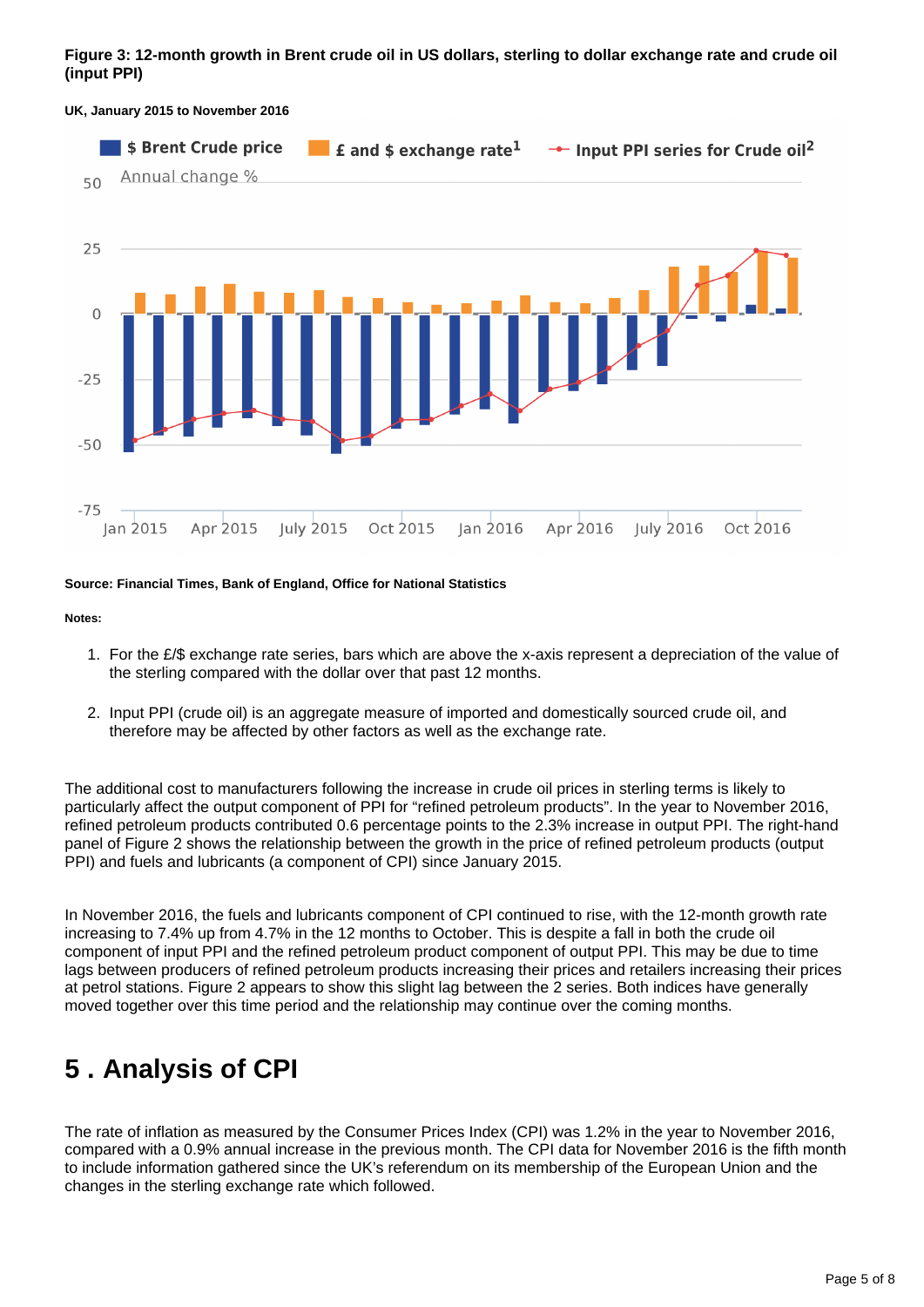Figure 4 presents the 12-month growth rate in prices of products grouped by their relative import intensities. Goods and services which largely originate from domestic producers are grouped together in a low import intensity group, while products which largely come from abroad are grouped into higher import intensity groups. Energy products – which have considerable import content, on which the price of oil has a particular impact – are grouped separately.





**UK, January 2014 to November 2016**

The energy component has experienced the largest changes in prices over the last 2 years. About half of this component is made up of fuels and lubricants, which has been affected by the recent fall and subsequent recovery of the crude oil price.

In November, prices of the energy component grew by 3% compared with the previous year, making it the fastest growing group; the first time this has happened since January 2014. The recent increase in prices for this group is likely to be due to a combination of the recovering oil price, as well as the depreciation of sterling.

As well as energy, all groups showed higher inflation rates in November 2016 than the previous month, with the exception of the lowest import-intensive group (0 to 10%). The main change over the last few months has come from the 30 to 40% component. The annual price change of this group rose from negative 1.7% in June to negative 0.2% in November 2016. Along with energy, components in this group have been the main drivers to the increase in the CPI in recent months.

Figure 5 shows the contributions the different groups make to the CPI, along with the inverted effective exchange rate (ERI). The ERI series has been inverted so that a depreciation of the currency is represented by an increase in the line graph, helping to interpret a depreciation of the currency as representing a higher sterling equivalent price for imported goods and services.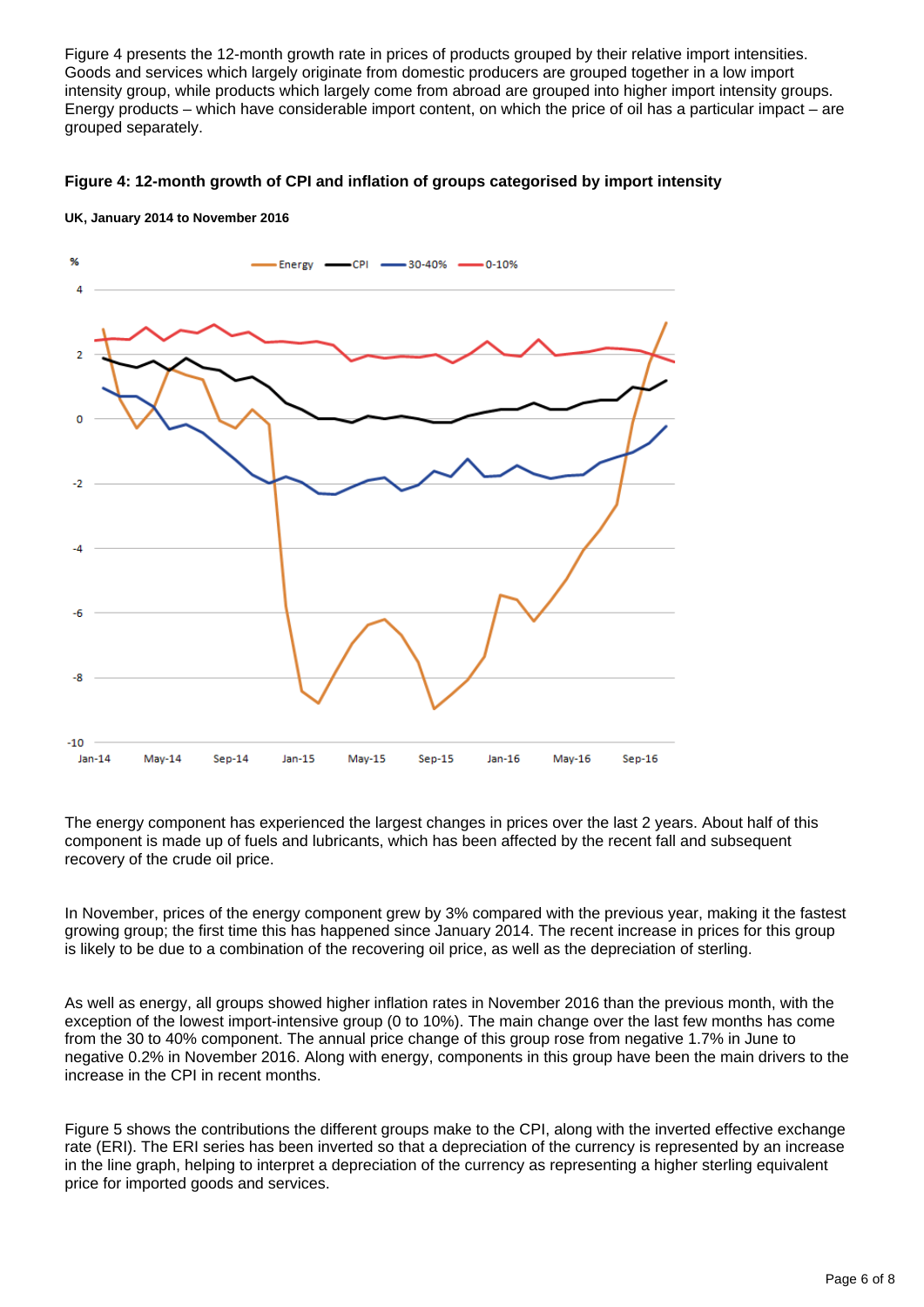#### **Figure 5: Headline CPI inflation, contributions to inflation by import intensity and 12-month growth in effective exchange rate of sterling, monthly average (inverted)**



**UK, January 2008 to November 2016**

Figure 5 shows that the least import-intensive products (0 to 10%) have made a fairly steady contribution to the CPI rate of inflation between 2008 and 2016. Due to this group making up around half the basket of CPI goods and services, this tends to have the largest contribution to the CPI 12-month growth rate. However, this has fallen steadily over the last few years.

As discussed previously, the recent fall and recovery of the CPI has been largely a result of the energy and 30 to 40% components. Despite these components only representing around 8% and 16% respectively of the total expenditure basket of CPI in 2015, the scale of the price falls was enough to make CPI growth flat in 2015. The weights of both groups have fallen slightly in 2016 to around 7% and 15% of the total basket respectively, however these components have continued to be the main drivers behind the recent increase in CPI. In November 2016, the contribution from the most import-intensive (40% +) group saw the highest increase from the previous month. November 2016 was also the second consecutive month in which energy made a positive contribution to the CPI.

### <span id="page-6-0"></span>**6 . Next steps**

We will continue to monitor the impact of changes in the sterling exchange rate on all our economic statistics and will include additional analysis in the statistical releases or separate articles where appropriate.

## **7. Background notes**

### **Producer Price Index**

A manual for the Producer Price Index, including the import and export index is available. [PPI methods and](https://www.ons.gov.uk/economy/inflationandpriceindices/qmis/producerpriceindicesqmi)  [guidance](https://www.ons.gov.uk/economy/inflationandpriceindices/qmis/producerpriceindicesqmi) provides an outline of the methods used to produce the PPI as well as information about recent PPI developments.

A [Quality and Methodology Information](http://www.ons.gov.uk/economy/inflationandpriceindices/qmis/producerpriceindicesqmi) (QMI) report for the PPI describes in detail the intended uses of the statistics presented in this publication, their general quality and the methods used to produce them.